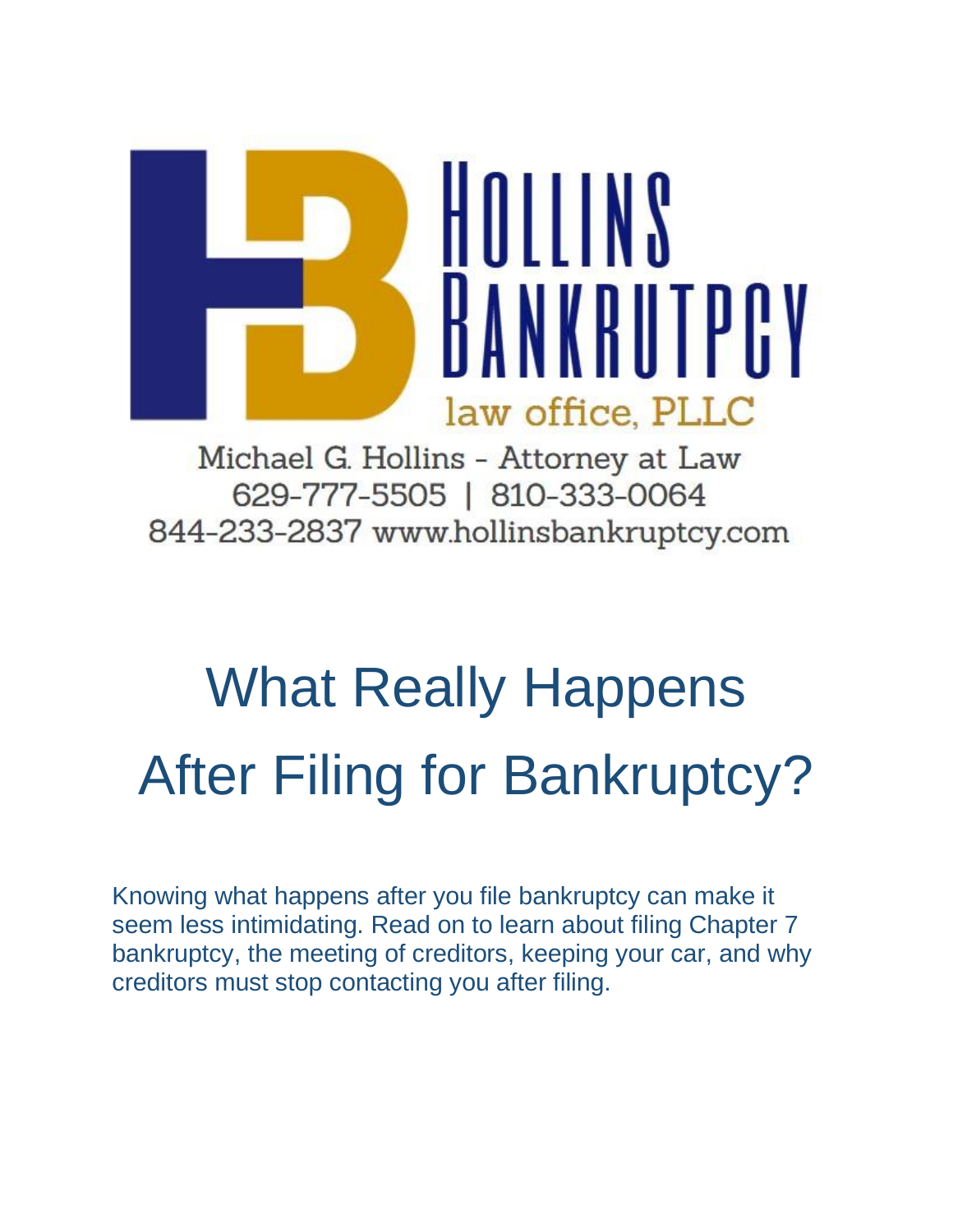When you're deciding whether it makes sense to file for bankruptcy, there's a lot to consider. Of course, you'll want to understand how Chapter 7 or Chapter 13 will benefit you. But it doesn't end there. It's also important to know what to expect afterward. Here's what happens after bankruptcy.

### Fresh Start

Your new life begins after the court notifies your creditors that you received a discharge order wiping out your qualifying debts. Those creditors won't be able to sue you, garnish your wages, attach your bank account, call you, or send you mail about the forgiven balances. You'll get your fresh start.

Be aware, however, that it's not uncommon for a creditor to inadvertently attempt to collect a debt that was forgiven as part of your bankruptcy. If that happens, here's what to do: Keep your bankruptcy paperwork handy. Most will stop calling once you give them the case number, filing date, and discharge date. If the calls persist, notify your attorney.

## Meeting with your Trustee and Creditors

After filing bankruptcy, a trustee will be assigned to your case to manage your bankruptcy estate, including payments to creditors in a Chapter 13 case and liquidation of non-exempt assets if there are any in a Chapter 7 case.

Soon after filing, you will be required to attend a meeting with this trustee and any creditors who choose to attend. This is commonly known as a 341 hearing or a meeting of creditors.

While this meeting is not held in a courtroom or before a judge, all questions will be asked under oath. The trustee will ask questions to ascertain the accuracy of your bankruptcy documents and make a decision about whether your debts are all dischargeable as well as whether there are any non-exempt assets which can liquidated to raise money for creditors.

While creditors are not required to attend, and in fact rarely do attend, they too can ask questions if they choose to attend. If recent cash advances or excessive charges appear to have been made without the intent to repay, creditors may come with questions related to apparent fraud.

In Chapter 7 cases, you may file a reaffirmation agreement to keep certain secured debts within 60 days of this first meeting of creditors. Before reaffirming a debt, make sure that you are financially capable of handling the payments. Your attorney may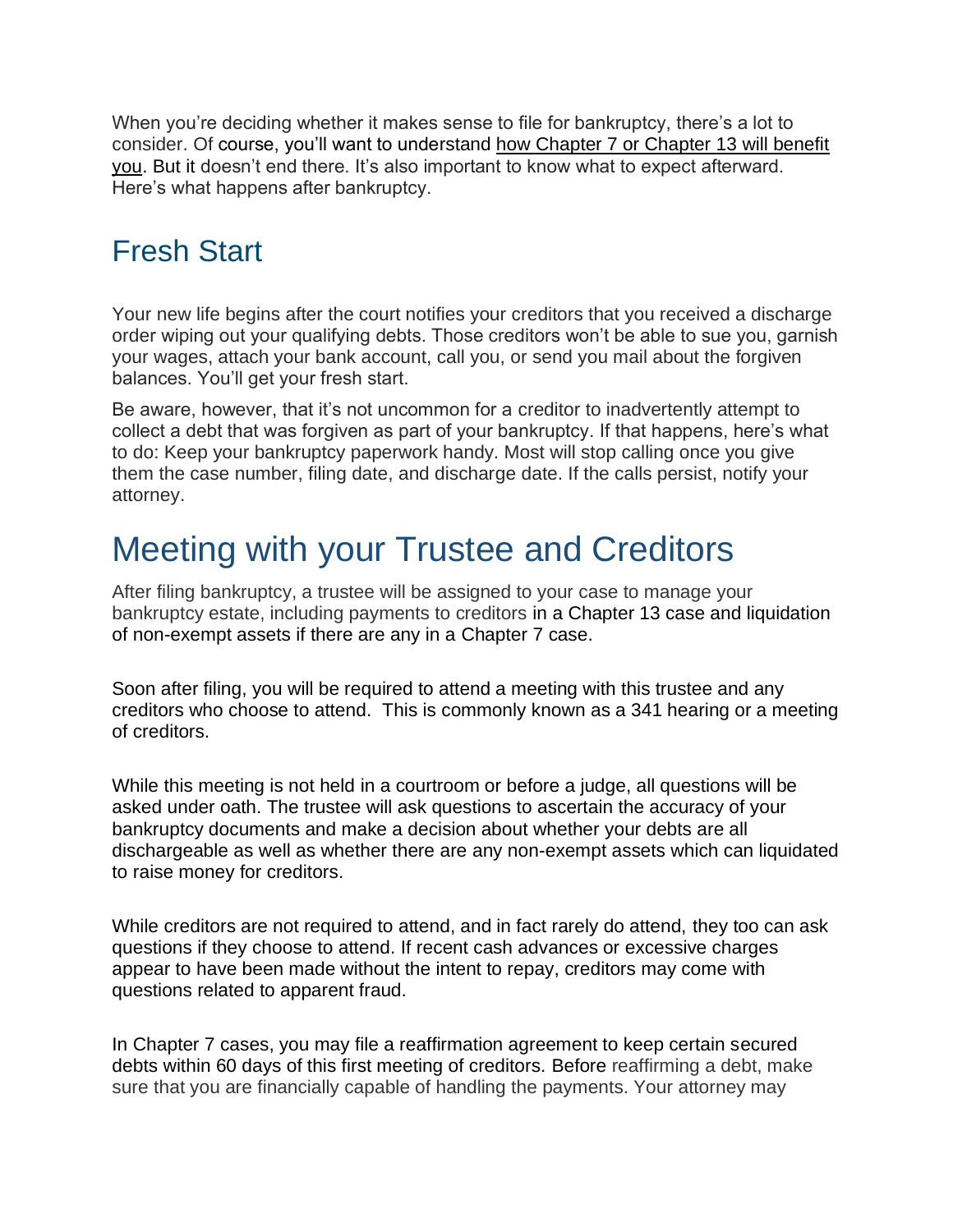advise you not to sign any reaffirmation agreements as it may not be in your best interests

Your attorney should be present with you at your meeting of creditors.

## What to Expect in Bankruptcy Court

If your bankruptcy is uncontested, you may never see the inside of a courtroom. Most negotiations will happen between your attorney, the trustee, and your creditors. If creditors file adversarial motions, you may need to appear at the confirmation hearing for your Chapter 13 repayment plan, or if a motion needs to be filed to modify your bankruptcy filing, court appearances might be necessary.

## How does filing bankruptcy affect you?

The effects of bankruptcy will vary largely depending on what kind of bankruptcy you file, your financial situation after bankruptcy, and how responsibly you manage the process of rebuilding your credit.

It may be difficult to secure credit or larger loans for several years. Financial responsibility after bankruptcy can minimize the effects somewhat, and some credit card companies actually seek out individuals who have just filed for bankruptcy to get them as a customer.

## What happens after a bankruptcy discharge?

- If you filed Chapter 7, and the trustee issued a report that there are no nonexempt assets once you receive your discharge the case is over. There will no longer be any contact with the trustee or the bankruptcy court. If however, the trustee found that there are non-exempt assets, then the trustee will continue to work with creditors and manage the liquidation of non-exempt assets. You will be required to cooperate with the trustee even after a discharge is granted, and the trustee can request that the court revoke a discharge up to a year after it has been granted if he or she becomes aware of fraud or non-disclosure of assets.
- If you file a Chapter 13 Bankruptcy, your case will be closed shortly after making your final payments. The discharge will be granted, the final disbursements will be made by the trustee to your debtors, and after the trustee's final report the case will be closed.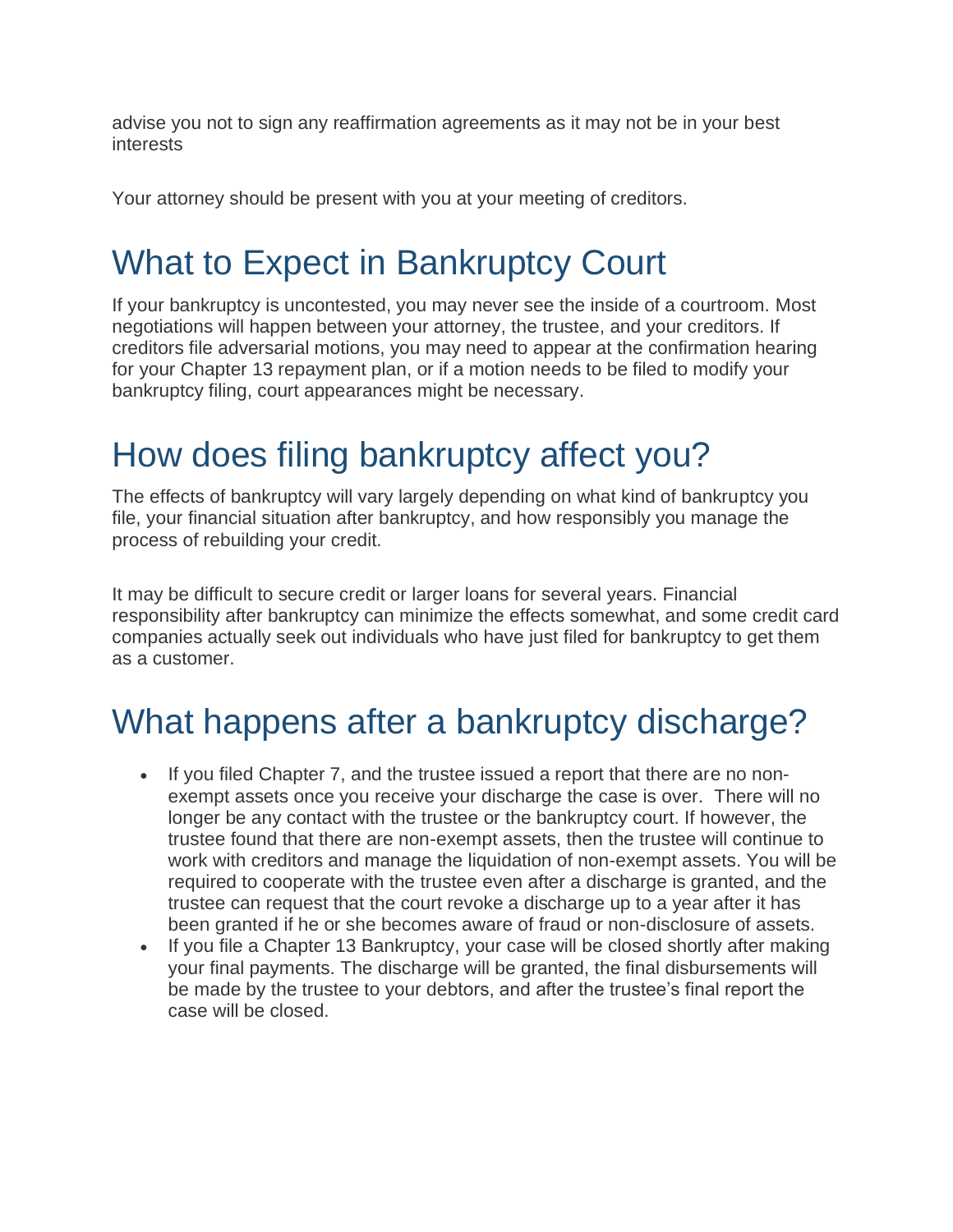## When can I buy a house after declaring bankruptcy?

Immediately after bankruptcy, it will be very difficult to get a home loan. As you build your credit back, lenders will start considering you for a home loan. Many people can build their credit enough to qualify for an FHA loan in as little as two years.

FHA loans at low interest rates can be had with a credit score as low as 580\*. This is far below any conventional mortgage company would allow, and a great resource for recently bankrupt individuals looking to own their own home.

Those interested in buying a home can even secure FHA loans with scores below 580, but it will be quite difficult.

### Credit After Bankruptcy

Most people understand that their credit will take a hit for a time after bankruptcy—and there's no denying that the change will likely affect your financial life. Your credit report tells creditors, employers, insurance companies, and potential landlords about your finances and they use the information to determine whether to work with you.

There's an upside, however. Although a bankruptcy filing will remain on your credit report for up to ten years, the impact on your credit score will lessen with time.

Here's what you can expect:

Your Credit Score After Bankruptcy

Your credit score will likely decrease, but not necessarily.

Credit Cards After Bankruptcy

Credit card companies will send you credit offers soon after you receive your discharge.

\*At the time of this publication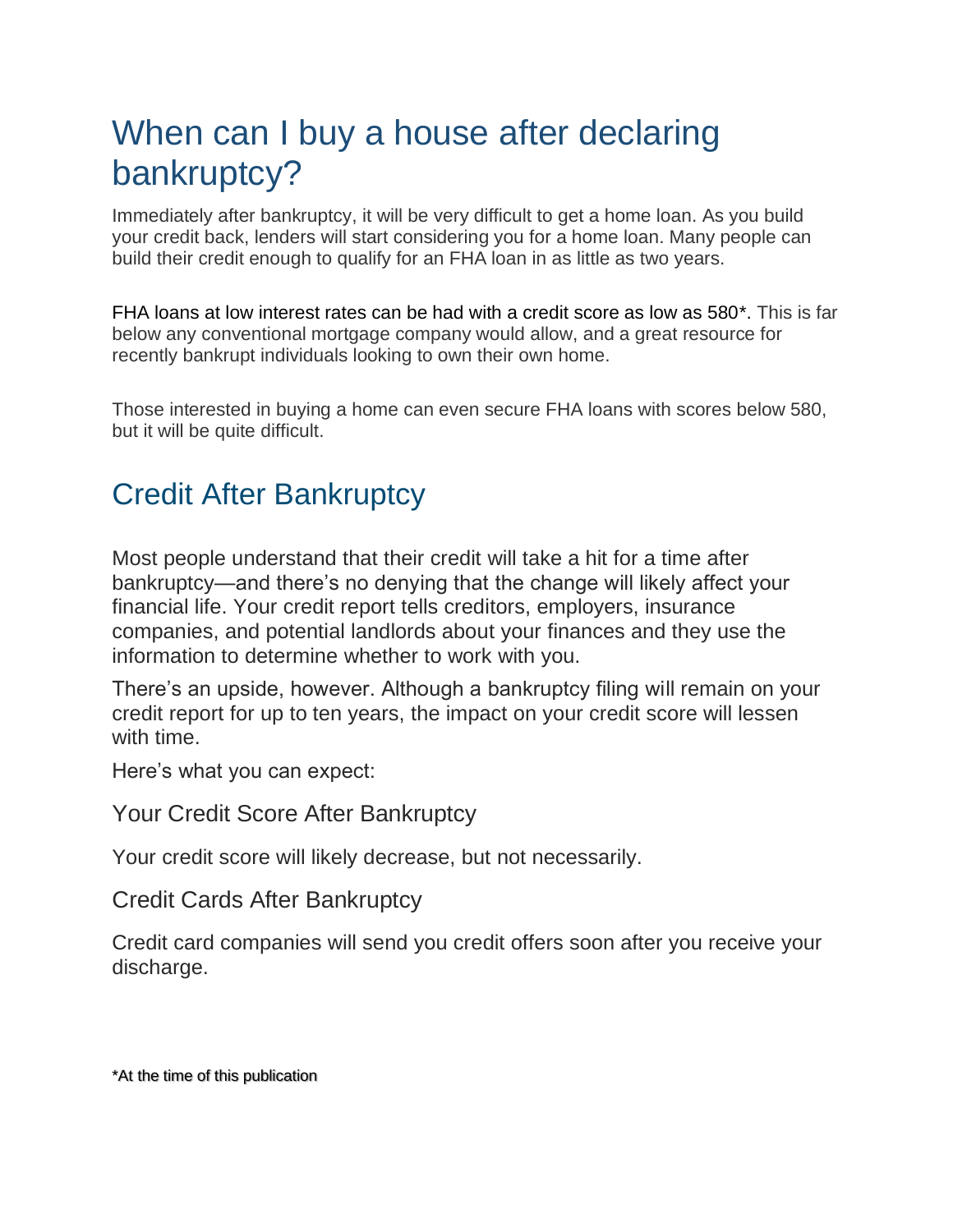## When can I buy a car after bankruptcy?

After you file bankruptcy, it will be difficult, but certainly not impossible, to find a willing auto lender at a low interest rate. There are auto lenders who lend to people who have just filed bankruptcy, but the interest rates charged are usually higher than the typical market rate.

If you file Chapter 7, you can apply for a loan as soon as you receive your discharge. Many lenders may not feel comfortable granting an unsecured line of credit immediately after bankruptcy, and those that do will be charging exorbitant rates in exchange for taking on what they consider a risky loan.

If you file for Chapter 13 instead, you will have to wait until your debts are discharged or the case is dismissed to get an unsecured loan. While this could take up to five years, your credit will be in a much better place if you successfully complete your payment plan. Individuals under a confirmed Chapter 13 case can get auto loans with a letter from the Chapter 13 Trustee and have even been able to purchase homes and take out a mortgage while under the Chapter 13 case with Court approval.

## How Bankruptcy Affects Credit Scores

Bankruptcy lowers the credit score and stays on your credit report for 10 years. How much the bankruptcy will affect your score depends more on your personal finances before filing than on the bankruptcy itself.

If you are delinquent on your bills, your credit score is most likely poor already. In this case, the bankruptcy filing would not make the situation that much worse and may even improve the situation.

## Do credit agencies treat Chapter 7 and Chapter 13 differently?

The initial impact on your credit score will be the same whether you filed Chapter 7 or Chapter 13 bankruptcy.

However, Chapter 7 bankruptcies remain on your credit report for ten years, while Chapter 13 may only remain on your record for seven years.